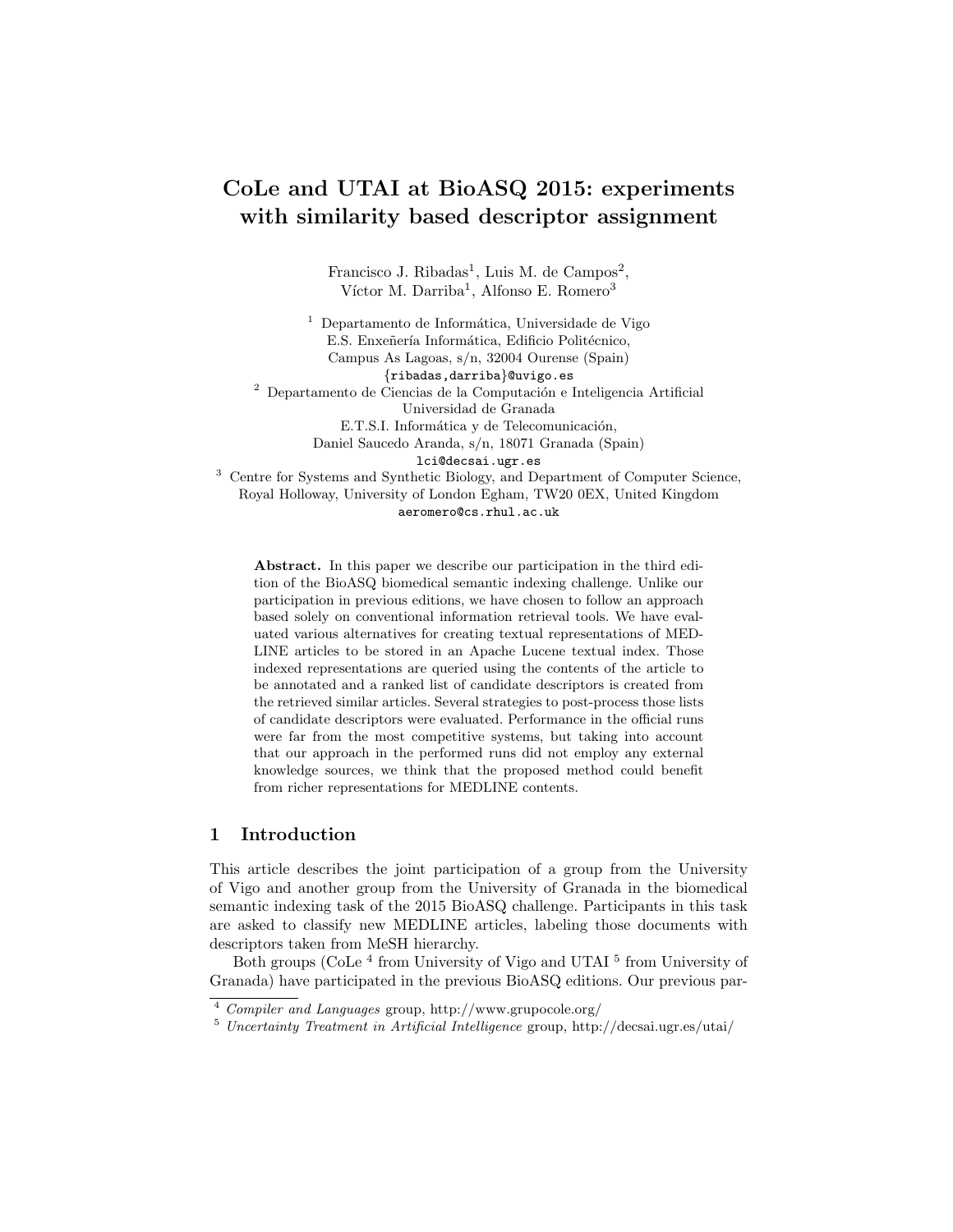ticipations assessed the use of two different machine learning based techniques: a top-down arrangement of local classifiers and a Bayesian network induced by the thesaurus structure. Both approaches modelled the task of assigning descriptors from the MeSH hierarchy to MEDLINE documents as a hierarchical multilabel classification problem.

In this year participation we have changed the basic approach of our systems, following a similarity based strategy, where the final list of MESH descriptors assigned to a given article is created from the set of most similar MEDLINE articles stored in a textual index created from the training dataset. This neighbor based strategy was partially explored in our previous participations in BioASQ challenge, where a sort of  $k$  nearest neighbor was employed as a guide in the topdown traversal of local classifiers approach and also in the selection of submodels (one per MeSH subhierarchy) in the Bayesian network based method. The employment of this k nearest neighbor filtering was mainly due to performance and scalability reasons, but it also had some positive effects on overall annotation quality. For the third BioASQ challenge we have concentrated our efforts on testing the suitability of this similarity based approach and on evaluating several strategies to improve the final ranked list of descriptors.

The rest of the paper is organized as follows. Section 2 briefly describes the main ideas behind the proposed similarity based approach for MEDLINE article annotation and also describes the text processing being applied. Section 3 gives details about the strategies for improving the final list of ranked descriptors by means of several post-processing methods. Finally, section 4 discusses our official runs in the BioASQ challenge and details the most relevant conclusions of our participation.

### 2 Similarity based descriptor selection

Approaches based on  $k$  nearest neighbors (k-NN) have been widely used in the context of large scale multilabel categorization, even with MEDLINE documents [1]. The choosing of k-NN based methods is mainly due to its scalability, minimum parameter tuning requirements and, despite its simplicity, its ability to deliver acceptable results in cases where large amounts of examples are available. The approach we have followed in our BioASQ challenge participation is essentially a large k-NN classifier, backed by an Apache Lucene<sup>6</sup> index, with some optimizations due to MeSH usage recommendations on MEDLINE articles annotation. In the case of MEDLINE annotation with MeSH descriptors, despite of being a complex problem, with more than 25,000 possible classes, arranged in a directed acyclic graph (DAG), the availability of a huge training set labeled by human experts supposes an a priori favorable scenario for labeling estimates based on k-NN.

In our case we have tried to take advantage of certain aspects of semantic indexing process with the MeSH thesaurus to improve the labeling process based

 $6 \text{ https://lucene.apache.org/}$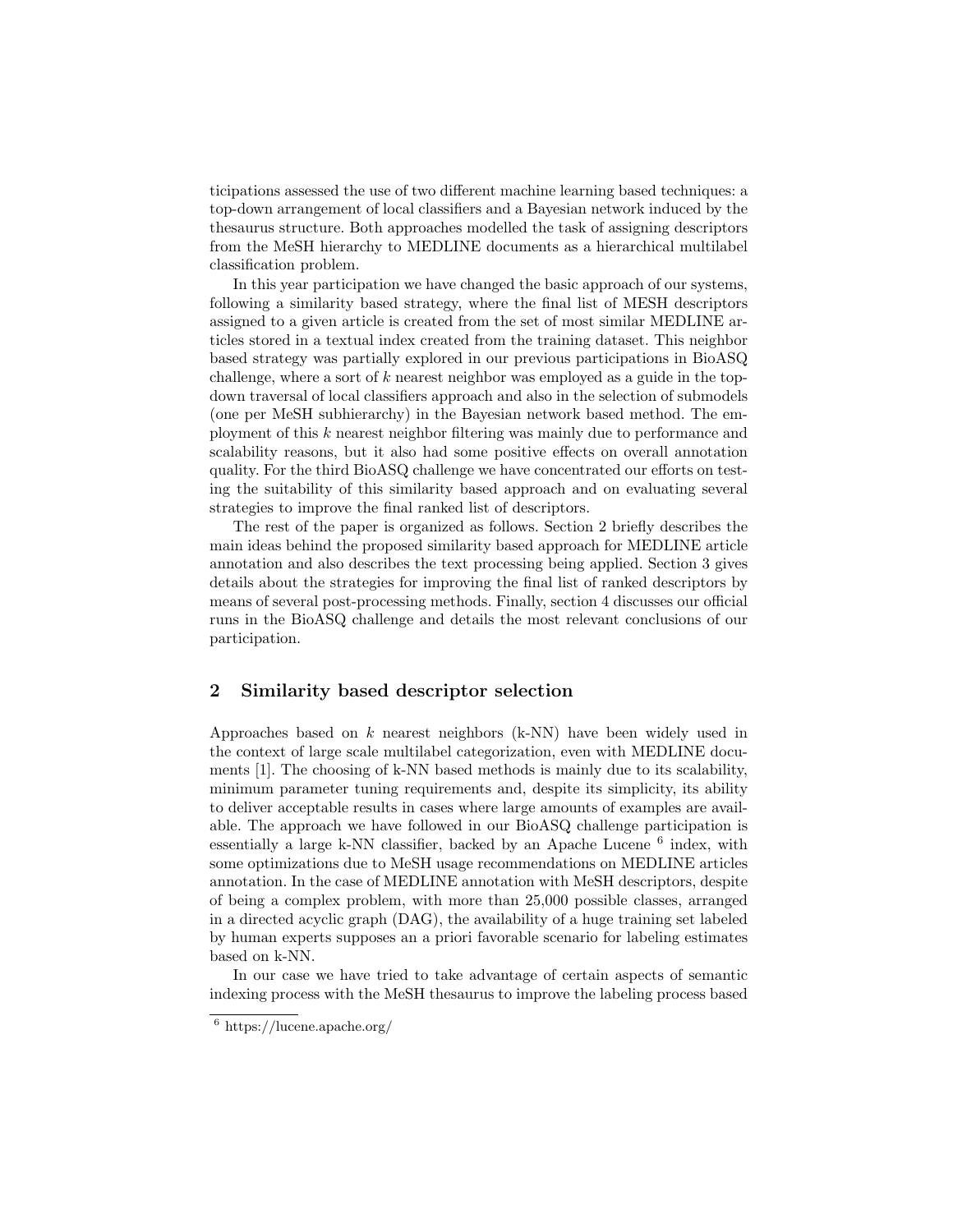| A Pregn                                   |                 | D011247 Pregnancy           |    | J Cats                              | D002415 Cats    |                               |
|-------------------------------------------|-----------------|-----------------------------|----|-------------------------------------|-----------------|-------------------------------|
| <b>B</b> Inf New (to 1 mo)                |                 | D007231 Infant, Newborn     |    | K Cattle                            | D002417 Cattle  |                               |
| $C$ Inf $(1 to 23 mo)$                    | D007223 Infant  |                             |    | L Chick Embryo D002642 Chick Embryo |                 |                               |
| $\bf{D}$ Child Pre (2-5)                  |                 | D002675 Child, Preschool    |    | M Dogs                              | D004285 Dogs    |                               |
| $\mathbf{E}$ Child (6-12)                 | D002648 Child   |                             |    | O Guinea Pigs                       |                 | D006168 Guinea Pigs           |
| $\mathbf F$ Adolesc (13-18)               |                 | D000293 Adolescent          |    | P Hamsters                          |                 | D006224 Cricetinae            |
| R Young Adult (19-24) D055815 Young Adult |                 |                             |    | Q Mice                              | D051379 Mice    |                               |
| <b>G</b> Adult (19-44)                    | D000328 Adult   |                             |    | <b>S</b> Rabbits                    | D011817 Rabbits |                               |
| $H$ Mid Age (45-64)                       |                 | D008875 Middle Aged         |    | <b>T</b> Rats                       | D051381 Rats    |                               |
| <b>I</b> Aged $(65-79)$                   | D000368 Aged    |                             |    |                                     |                 |                               |
| $N$ Aged (80+)                            |                 | D000369 Aged, 80 and over   |    | c Ancient                           |                 | D049690 History, Ancient      |
|                                           |                 |                             |    | d Medieval                          |                 | D049691 History, Medieval     |
| <b>U</b> Animal                           | D000818 Animals |                             |    | f 15th Cent                         |                 | D049668 History, 15th Century |
| V Human                                   | D006801 Humans  |                             |    | g 16th Cent                         |                 | D049669 History, 16th Century |
| W Male                                    | D008297 Male    |                             |    | h 17th Cent                         |                 | D049670 History, 17th Century |
| X Female                                  | D005260 Female  |                             | i. | 18th Cent                           |                 | D049671 History, 18th Century |
|                                           |                 |                             |    | 19th Cent                           |                 | D049672 History, 19th Century |
| Y In Vitro (PT)                           |                 | D066298 In Vitro Techniques |    | k 20th Cent                         |                 | D049673 History, 20th Century |
| <b>b</b> Comp Study (PT)                  |                 | D003160 Comparative Study   |    | o 21st Cent                         |                 | D049674 History, 21st Century |

Fig. 1. Check Tag list according to MeSH annotation guidelines

on similarity. Following MeSH annotation guidelines [5] we propose a differentiated treatment for Check Tags. According to MeSH guidelines, Check Tags are widely used descriptors, shown in Figure 1, which describe some of the broader aspects of the MEDLINE articles. MeSH annotators can assign an arbitrary number of these Check Tags without any restriction regarding their location in the thesaurus hierarchy.

To try to exploit this singularity, our system separates the processing of Check Tags and the processing of regular MeSH descriptors. In this way, our annotation scheme starts by indexing the contents of the MEDLINE training articles. For each new article to annotate that index is queried using its contents as query terms. The list of similar articles returned by the indexing engine and their corresponding similarity measures are exploited to determine the following results:

- predicted number of Check Tags to be assigned
- predicted number of regular descriptors to be assigned
- ranked list of predicted Check Tags
- ranked list of predicted regular descriptors

The first two aspects conform a regression problem, which aims to predict the number of Check Tags and descriptors to be included in the final list, depending on the number of Check Tags and descriptors assigned to the most similar articles identified by the indexing engine and on their respective scores. The other two tasks are multilabel classification problems, which aim to predict a Check Tags list and a regular descriptors list based on the descriptors and Check Tags manually assigned to the most similar MEDLINE articles. In both cases, regression and multilabel classification based on k-NN, similarity scores calculated by the indexing engine are exploited. These scores are computed during the query processing phase. Query terms employed to retrieve the similar articles are extracted from the original article contents and linked using a global OR operator to conform the final query sent to the indexing engine.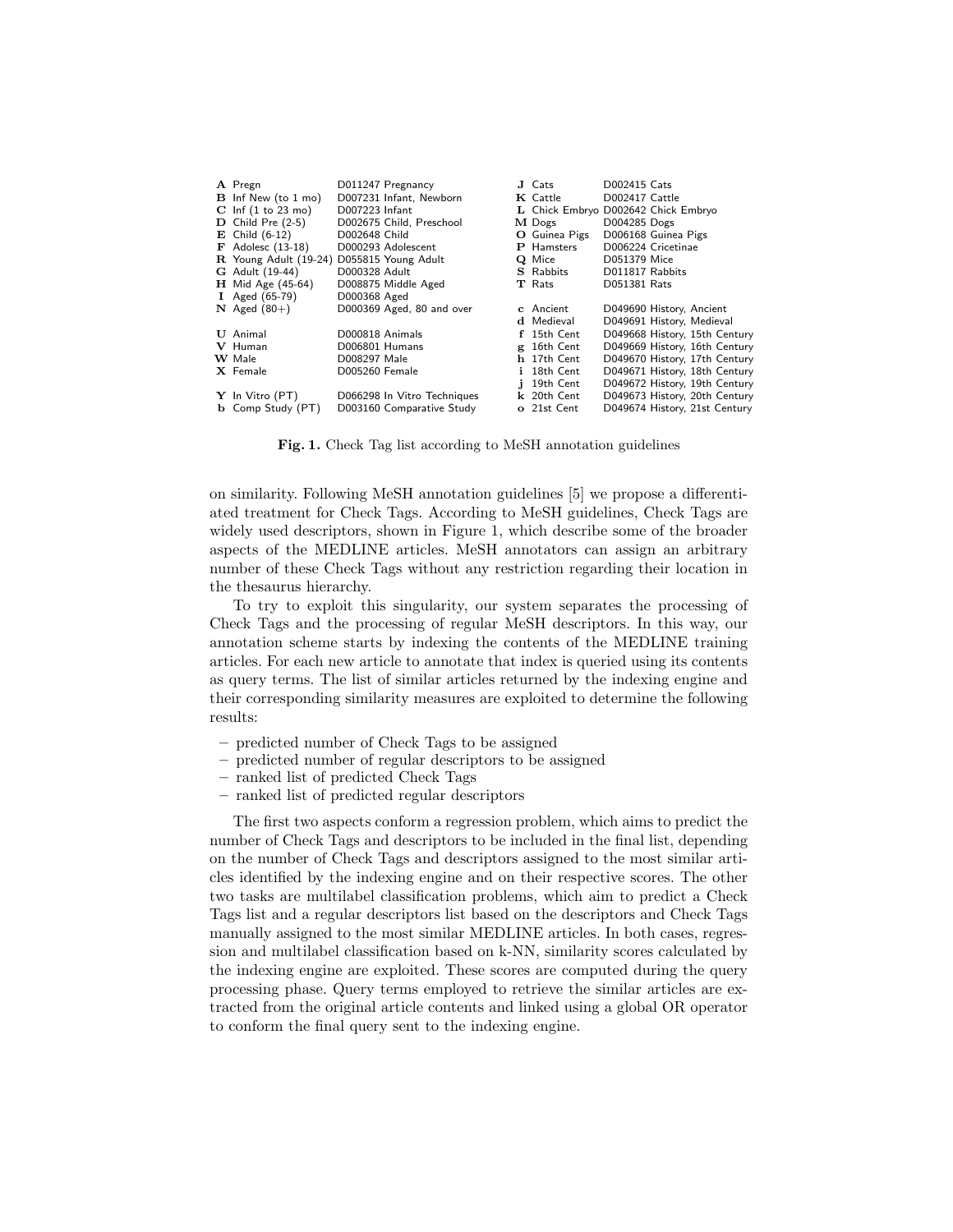In our case, the scores provided by the indexing engine are similarity measures resulting from the engine internal computations and the weighting scheme being employed, which do not have an uniform and predictable upper bound. In order to get those similarity scores behave like a real distance metric we have applied the following normalization procedure:

- 1. Articles to be annotated are preprocessed in the same way than the training articles and are indexed by the Lucene engine
- 2. In classification time, all of the relevant index terms from the article being annotated are joined by an OR operator to create the search query
- 3. In the similar articles ranking returned by the indexing engine the top result will be the same article used to query the index, this result is discarded but its score value ( $score_{\text{max}}$ ) is recorded for future normalization
- 4. For each element on the remaining articles set the number of Check Tags and regular descriptors are recorded and it is also recorded the list of real Check Tags and the list of real descriptors, assigning to each of them an estimated distance to the article being annotated, equals to  $\left(1 - \frac{score}{score_{\text{MAX}}}\right)$ , which will be employed in the weighted voting scheme of the k-NN classification.

With this information the number of Check Tags and the number of regular descriptors to be assigned to the article being annotated is predicted using a weighted average scheme, where the weight of each similar article is the inverse of the square of the estimated distance to the article being annotated, that is, 1

$$
\frac{1}{\left(1-\frac{score}{score_{MAX}}\right)^2}.
$$

To create the ranked list of Check Tags and the ranked list of regular descriptors a distance weighted voting scheme is employed, associating the same weight values (the inverse of squared estimated distances) to the respective similar article. Since this is actually a multilabel categorization task, there are as many vote tasks as candidate Check Tags or candidate regular descriptors were extracted from the articles retrieved by the indexing engine. For each candidate, positive votes come from similar articles annotated with it and negative votes come from articles not including it.

#### 2.1 Evaluation of article representations

In our preliminary experiments we have tested several approaches to extract the set of index terms to represent MEDLINE articles in the indexing process. We have also evaluated the effects in annotation performance of the different weighting schemes available in the Apache Lucene indexing engine.

Regarding article representation, we have employed three index term extraction approaches. In this experiment and also in the official BioASQ runs we have worked only with MEDLINE articles from year 2000 onwards, indexing a total amount of 6,697,747 articles. Index terms which occurred in 5 or less articles were discarded and terms which were present in more than 50 % of training documents were also removed.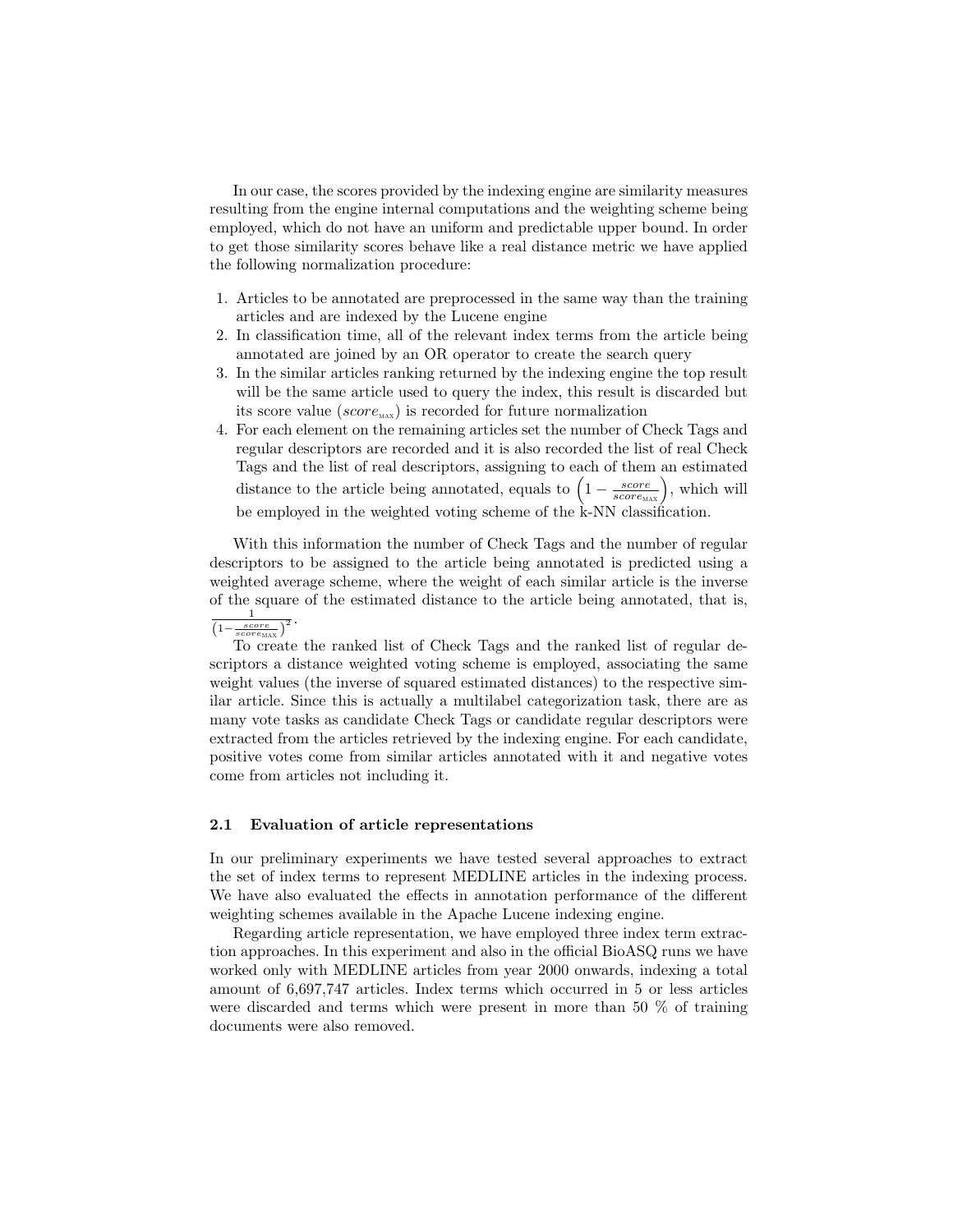Table 1. Evaluation of term extraction approaches

|                         | <b>iria-1:</b> n-grams from noun phrase chunks |     |     |      |     |  |  |                                                                                            |        |                                                                                                               |                      |                      |  |  |  |
|-------------------------|------------------------------------------------|-----|-----|------|-----|--|--|--------------------------------------------------------------------------------------------|--------|---------------------------------------------------------------------------------------------------------------|----------------------|----------------------|--|--|--|
| weighting $k \parallel$ |                                                | MiF | MiP | MiR. | MaF |  |  | MaP MaR LCA-F LCA-P LCA-R                                                                  | HiF    | HiP                                                                                                           | HiR                  |                      |  |  |  |
|                         |                                                |     |     |      |     |  |  |                                                                                            |        | tfidf $ 5 $ 0.4662 0.4853 0.4485 0.3289 0.4316 0.3339 0.4098 0.4376 0.4108 0.6125 0.6522 0.6183               |                      |                      |  |  |  |
|                         |                                                |     |     |      |     |  |  |                                                                                            |        | $10  0.4884$ 0.5170 0.4628 0.3400 0.4865 0.3413   0.4211 0.4578 0.4146 0.6276 0.6789 0.6225                   |                      |                      |  |  |  |
|                         |                                                |     |     |      |     |  |  | $20\parallel 0.4937$ $0.5297$ $0.4624$ $0.3302$ $0.5057$ $0.3297\parallel 0.4231$ $0.4664$ |        | $0.4119$ $0.6284$ $0.6881$ $0.6169$                                                                           |                      |                      |  |  |  |
|                         |                                                |     |     |      |     |  |  | 25   0.4940 0.5321 0.4609 0.3294 0.5150 0.3274   0.4220                                    |        | 0.4678 0.4094 0.6276 0.6893 0.6149                                                                            |                      |                      |  |  |  |
|                         |                                                |     |     |      |     |  |  |                                                                                            |        | $30  0,49460,53410,46060,32560,51730,3235  0,42290,47000,40900,62770,69090,6136$                              |                      |                      |  |  |  |
| bm 25                   |                                                |     |     |      |     |  |  |                                                                                            |        | $5 \parallel 0.4667$ 0.4849 0.4497 0.3291 0.4302 0.3354 $\parallel$ 0.4105 0.4374 0.4117 0.6133 0.6516 0.6191 |                      |                      |  |  |  |
|                         |                                                |     |     |      |     |  |  |                                                                                            | 0.4574 | 0.4136                                                                                                        | 0.6252 0.6753 0.6209 |                      |  |  |  |
|                         |                                                |     |     |      |     |  |  | 20   0.4922 0.5280 0.4610 0.3315 0.5071 0.3317   0.4209                                    | 0,4635 | 0.4104                                                                                                        |                      | 0.6268 0.6852 0.6162 |  |  |  |
|                         |                                                |     |     |      |     |  |  | 25   0.4921 0.5297 0.4595 0.3272 0.5103 0.3265   0.4211                                    | 0,4655 | 0.4089                                                                                                        |                      | 0.6263 0.6866 0.6141 |  |  |  |
|                         |                                                |     |     |      |     |  |  |                                                                                            | 0.4657 | 0.4064 0.6255 0.6883 0.6115                                                                                   |                      |                      |  |  |  |

|                    |     |     |                |  | <b>iria-2:</b> stemming and stop-word removal                                                                            |        |                                                                                                                                                                                                                                                                                                                     |     |     |      |
|--------------------|-----|-----|----------------|--|--------------------------------------------------------------------------------------------------------------------------|--------|---------------------------------------------------------------------------------------------------------------------------------------------------------------------------------------------------------------------------------------------------------------------------------------------------------------------|-----|-----|------|
| weighting $k \mid$ | MiF | MiP | $\mathbf{MiR}$ |  |                                                                                                                          |        | MaF MaP MaR LCA-F LCA-P LCA-R                                                                                                                                                                                                                                                                                       | HiF | HiP | HiR. |
|                    |     |     |                |  | tfidf $\begin{bmatrix} 5 \end{bmatrix}$ 0.4746 0.4929 0.4576 0.3410 0.4323 0.3496 $\begin{bmatrix} 0.4168 \end{bmatrix}$ | 0.4446 | 0.4188 0.6199 0.6586 0.6267                                                                                                                                                                                                                                                                                         |     |     |      |
|                    |     |     |                |  |                                                                                                                          |        | $10  0.4959 \t0.5240 \t0.4706 \t0.3548 \t0.4899 \t0.3588   0.4287 \t0.4660 \t0.4228 \t0.6363 \t0.6876 \t0.6311$                                                                                                                                                                                                     |     |     |      |
|                    |     |     |                |  |                                                                                                                          |        | $20\parallel 0.5043$ $0.5401$ $0.4729$ $0.3531$ $0.5249$ $0.3547\parallel 0.4322$ $0.4762$ $0.4214$ $0.6403$ $0.6998$ $0.6293$                                                                                                                                                                                      |     |     |      |
|                    |     |     |                |  |                                                                                                                          |        | $25  0,5036$ 0.5413 0.4708 0.3485 0.5290 0.3493    0.4310 0.4761 0.4192 0.6394 0.7013 0.6262                                                                                                                                                                                                                        |     |     |      |
|                    |     |     |                |  |                                                                                                                          |        | 30 0.5038 0.5432 0.4697 0.3453 0.5301 0.3456 0.4301 0.4775 0.4168 0.6392 0.7032 0.6246                                                                                                                                                                                                                              |     |     |      |
|                    |     |     |                |  |                                                                                                                          |        | $\frac{1}{2}$ $\frac{1}{2}$ $\frac{1}{2}$ $\frac{1}{2}$ $\frac{1}{2}$ $\frac{1}{2}$ $\frac{1}{2}$ $\frac{1}{2}$ $\frac{1}{2}$ $\frac{1}{2}$ $\frac{1}{2}$ $\frac{1}{2}$ $\frac{1}{2}$ $\frac{1}{2}$ $\frac{1}{2}$ $\frac{1}{2}$ $\frac{1}{2}$ $\frac{1}{2}$ $\frac{1}{2}$ $\frac{1}{2}$ $\frac{1}{2}$ $\frac{1}{2}$ |     |     |      |
|                    |     |     |                |  |                                                                                                                          |        | $10  0.4983 \t0.5259 \t0.4734 \t0.3578 \t0.4912 \t0.3629   0.4311 \t0.4677 \t0.4260 \t0.6395 \t0.6898 \t0.6343$                                                                                                                                                                                                     |     |     |      |
|                    |     |     |                |  |                                                                                                                          |        | $20 \parallel 0.5061$ 0.5413 0.4752 0.3530 0.5212 0.3554 $  $ 0.4330 0.4760 0.4229 0.6409 0.6998 0.6302                                                                                                                                                                                                             |     |     |      |
|                    |     |     |                |  |                                                                                                                          |        | $25  0,5073$ 0.5444 0.4750 0.3509 0.5291 0.3534 0.4329 0.4778 0.4214 0.6410 0.7025 0.6283                                                                                                                                                                                                                           |     |     |      |
|                    |     |     |                |  |                                                                                                                          |        | $30\parallel 0.5060$ $0.5446$ $0.4724$ $0.3472$ $0.5290$ $0.3488$   $0.4315$ $0.4776$ $0.4185$ $0.6407$ $0.7040$ $0.6264$                                                                                                                                                                                           |     |     |      |

|                     | <b>iria-3</b> lemmatization and PoS tags filtering |     |               |      |                        |                |                                                 |                                                                         |        |                                                                                          |     |                        |     |  |  |
|---------------------|----------------------------------------------------|-----|---------------|------|------------------------|----------------|-------------------------------------------------|-------------------------------------------------------------------------|--------|------------------------------------------------------------------------------------------|-----|------------------------|-----|--|--|
| weighting k         |                                                    | MiF | MiP           | MiR. | $\bf{M} \bf{a} \bf{F}$ | $\mathbf{MaP}$ |                                                 |                                                                         |        | MaR   LCA-F LCA-P LCA-R                                                                  | HiF | HiP                    | HiR |  |  |
| $tfidf \mid 5 \mid$ |                                                    |     | 0.4765 0.4932 |      |                        |                |                                                 | $0,4609$ $0,3409$ $0,4346$ $0,3503$   $0,4188$ $0,4445$                 |        | 0.4215                                                                                   |     | 0.6265 0.6610 0.6354   |     |  |  |
|                     |                                                    |     |               |      |                        |                |                                                 | $0.4982$ $0.5251$ $0.4740$ $0.3561$ $0.4952$ $0.3600$   $0.4304$        | 0.4655 | 0.4256                                                                                   |     | 0.6408 0.6888 0.6383   |     |  |  |
|                     | $20$                                               |     |               |      |                        |                |                                                 |                                                                         | 0.4754 | $0.4221$ $0.6461$ $0.7022$ $0.6364$                                                      |     |                        |     |  |  |
|                     |                                                    |     |               |      |                        |                | 25  0.5060 0.5429 0.4737 0.3477 0.5328 0.3481   | 0.4314                                                                  | 0.4758 | 0.4195 0.6427 0.7029 0.6306                                                              |     |                        |     |  |  |
|                     |                                                    |     |               |      |                        |                |                                                 | $30  0,5062$ 0.5436 0.4735 0.3458 <b>0.5358</b> 0.3466   0.4314         | 0.4765 | 0.4194 0.6430 0.7024 0.6314                                                              |     |                        |     |  |  |
|                     |                                                    |     |               |      |                        |                |                                                 | $\text{bm25}$   5   0,4792 0,4948 0,4646 0,3465 0,4343 0,3566   0,4203  | 0,4453 | 0.4239 0.6283 0.6619 0.6386                                                              |     |                        |     |  |  |
|                     |                                                    |     |               |      |                        |                |                                                 | $0.5016$ $0.5274$ $0.4782$ $0.3594$ $0.4976$ $0.3650$ 0.4324            |        | $0.4658$ $0.4292$ $0.6450$ $0.6914$ $0.6435$                                             |     |                        |     |  |  |
|                     |                                                    |     |               |      |                        |                | $20  0.5082$ 0.5416 0.4787 0.3561 0.5261 0.3587 | $\mid$ 0.4347 0.4761                                                    |        | 0.4248                                                                                   |     | 0.6457 0.7019 0.6368   |     |  |  |
|                     |                                                    |     |               |      |                        |                |                                                 | $25  0,5090$ 0.5444 0.4779 0.3528 0.5336 0.3548    0.4345 0.4784 0.4231 |        |                                                                                          |     | 0.6456 0.7019 0.6360   |     |  |  |
|                     |                                                    |     |               |      |                        |                |                                                 |                                                                         |        | $30\parallel 0.5087$ 0.5453 0.4767 0.3486 0.5335 0.3496 $\parallel$ 0.4335 0.4784 0.4217 |     | $0.6453$ 0.7036 0.6350 |     |  |  |

Our aim with these experiments was to determine whether linguistic motivated index term extraction could help to improve annotation performance in the k-NN based method we have described. We employed the following methods:

Stemming based representation. This was the simplest approach which employs stop-word removal, using a standard stop-word list for English, and the default English stemmer from the Snowball project<sup>7</sup>.

Some additional post-processing was done using regular expression patterns to remove the most frequent ill-formed stems, like tokens starting with numbers or non-alphabetic characters, which did not resemble chemical compound names and similar cases.

Morphosyntactic based representation. To try to deal with the effects of morphosyntactic variation we have employed a lemmatizer to identify lexical roots instead of using word stems and we also replaced stop-word removal with a content-word selection procedure based on part-of-speech (PoS) tags.

<sup>7</sup> http://snowball.tartarus.org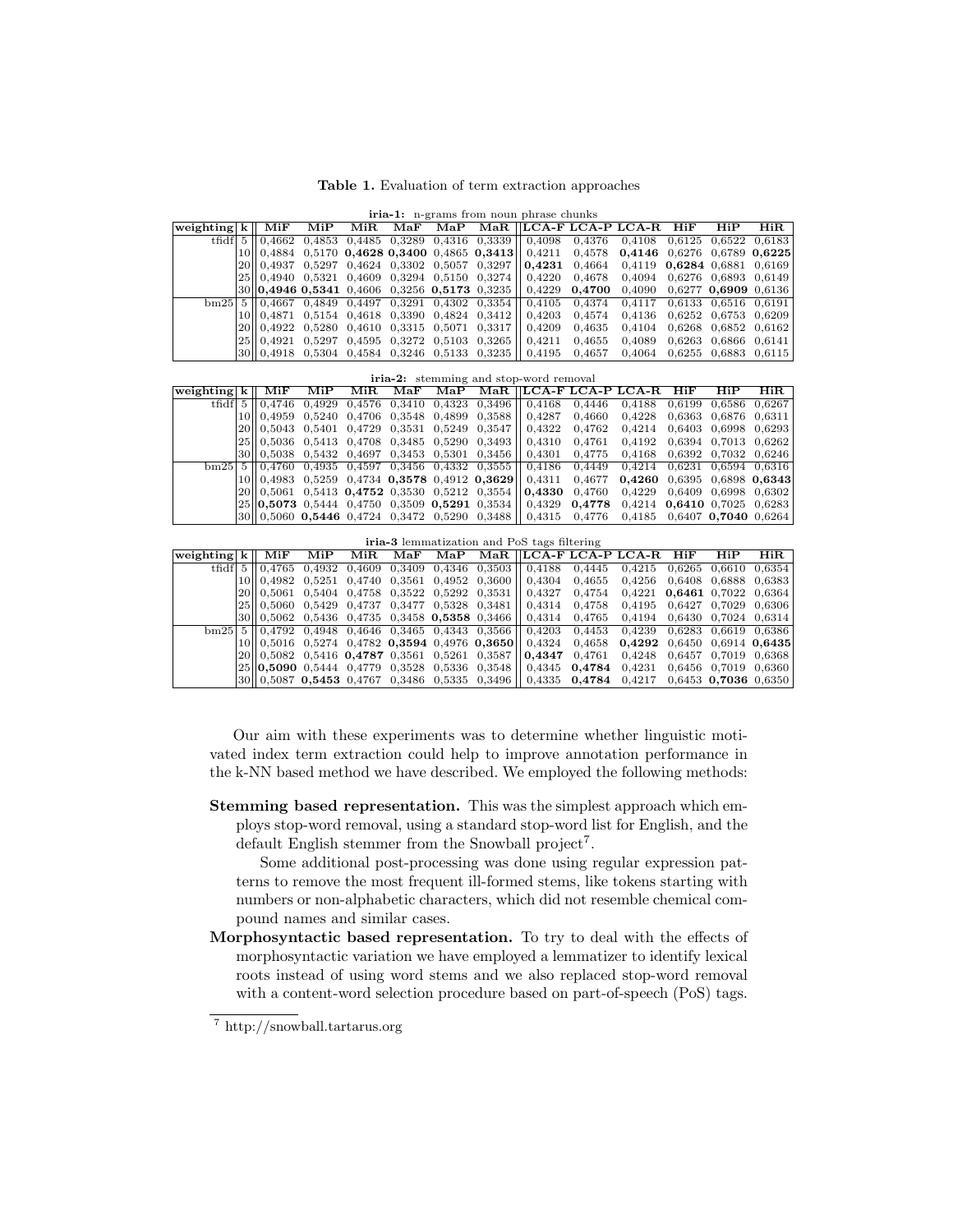We have delegated the linguistic processing tasks to the tools provided by the ClearNLP project <sup>8</sup>. ClearNLP project offers a set of state-of-theart components written in the Java programming language, together with a collection of pre-trained models, ready to be used in typical natural language processing tasks, like dependence parsing, semantic role labeling, PoS tagging and morphological analysis.

In our case we have employed the PoS tagger [4] from the ClearNLP project to tokenize and assign PoS tags to the MEDLINE articles contents. We employed the biomedical tagging models available on ClearNLP repository to feed this PoS tagger, since those pre-trained resources offered fairly good results with no need of additional training.

In order to filter the content-words from the processed MEDLINE abstracts, we have applied a simple selection criteria based on the employment of the PoS that are considered to carry the sentence meaning. Only tokens tagged as a noun, verb, adjective or as unknown words are taken into account to constitute the final article representation. In case of ambiguous PoS tag assignment, if the second most probable PoS tag is included in the list of acceptable tags, that token is also taken into account.

After PoS filtering, the ClearNLP lemmatizer is applied on the surviving tokens in order to extract the canonical form of those words. This way we have a method to normalize the considered word forms that is slightly more consistent than simple stemming. Like in the previous case, we have customized the lemmatization process using the biomedical dictionary model available at the ClearNLP project repositories.

Noun phrases based representation. In order to evaluate the contribution of more powerful Natural Language Processing tools, we have employed a surface parsing approach to identify syntactic motivated noun phrases from which meaningful multi-word index terms could be extracted.

We have employed a chunker from the Genia Tagger project <sup>9</sup> to process MEDLINE abstracts and to identify chunks of words tagged as noun phrases. Genia Tagger employs a maximum entropy cyclic dependency network [6] to model the PoS tagging process and its PoS tagger is specifically trained and tuned for biomedical text such as MEDLINE abstracts. Once the input text has been tokenized and PoS tagged by Genia Tagger, a simple surface parser searches for specific PoS patterns in order to detect the boundaries of the different chunks which can constitute a syntactical unit of interest (nominal phrases, prepositional phrases, verbal phrases and other).

In our processing of MEDLINE articles, from each noun phrase chunk identified in the Genia Tagger output we extract the set of word unigrams (lemmas) and all possible overlapping word bigrams and word trigrams, which will constitute the final list of index terms that will represent the given MEDLINE article in the generated Lucene index.

The reason to limit this multi-word index term extraction process to only word bigrams and trigrams was to try to get a balance between repre-

<sup>8</sup> Available at http://www.clearnlp.com/

 $^9$  Available at http://www.nactem.ac.uk/tsujii/GENIA/tagger/.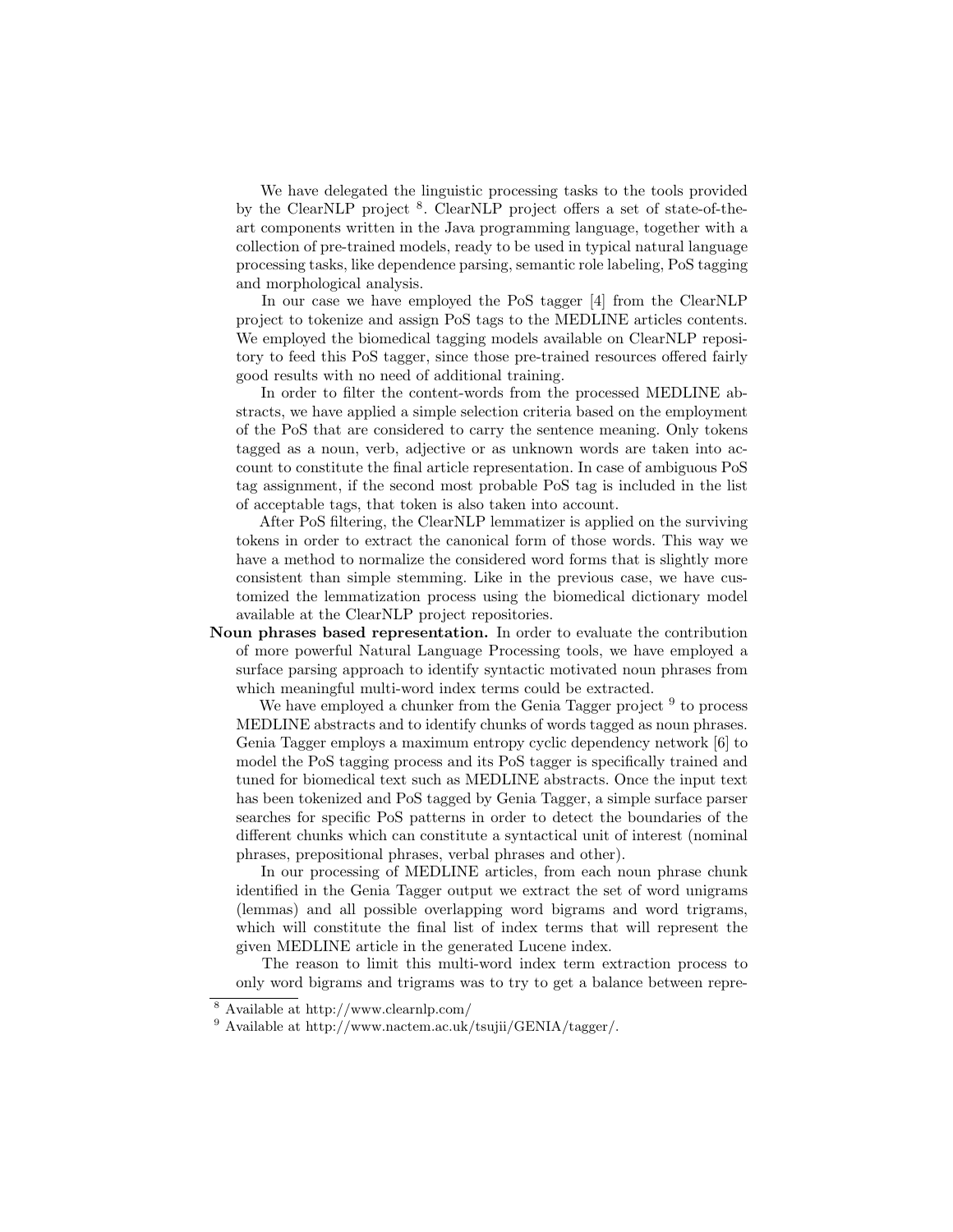sentation power and flexibility and generalization capabilities. The chunks identified by Genia Tagger use to be fairly correct and consistent, even when detecting large noun phrases, but employing as index terms the chunker output without some kind of generalization could lead to poor results during the search phase of the k-NN based annotation. With no generalization this approach could degenerate in being able to find similar articles only when an exact match occurs in large multi-word terms.

All these representation methods shared a common preprocessing phase, where local abbreviation and acronyms were identified and expanded employing a slightly adapted version of the local abbreviation identification method described in [3]. This method <sup>10</sup> scans the input texts searching for  $\lt short-form$ .  $\langle \text{long-form} \rangle$  pair candidates, using several heuristics to identify the correct long forms in the ambiguous cases.

Table 1 summarizes the results obtained in our preliminary tests. To get the performance measures of the different configurations we have employed the BioASQ Project Oracle and as evaluation data we used the MEDLINE articles included in test set number 2 in the second batch of the 2014 edition of BioASQ challenge, which were removed from the training collection the three Lucene indexes were built from.

We have evaluated the three index term generation methods using different values for  $k$ , the number of similar articles to be used  $(1)$  in the estimation of the number of Check Tags and regular descriptors to be assigned and (2) in the set of vote procedures that will construct the final list of Check Tags and descriptors to attach to a given article. We have also evaluated the effect of two index term weighting methods available in version 4.10 of Apache Lucene: a classical tf-idf weighting scheme [9] and a more complex one inspired by the Okapi BM25 family of scoring formulae [8]. These weighting schemes are employed by the Lucene engine to compute the similarity scores used to create the ranking of documents relevant to a given query. In our case, the query terms are all of the index terms extracted from the article to be annotated using one of the methods described before.

As can be seen in table 1 and also in the results of our official BioASQ runs, the best results are obtained with stemming and lemmatization with very similar performance values in both cases. There was a marginal gain in flat measures in favor of stemming based representation and with the hierarchical measures in the case of lemmatization. The representation using multi-word terms extracted from noun phrase chunks had poor performance, probably because of the use of overlapping word trigrams. capabilities of our k-NN method and also in the scoring functions of Lucene engine. Very infrequent index terms can have the undesired effect of boosting internal scores in schemes where inverse document frequencies are taken into account.

 $\overline{10}$  Source code provided by original authors is available at http://biotext.berkeley.edu/software.html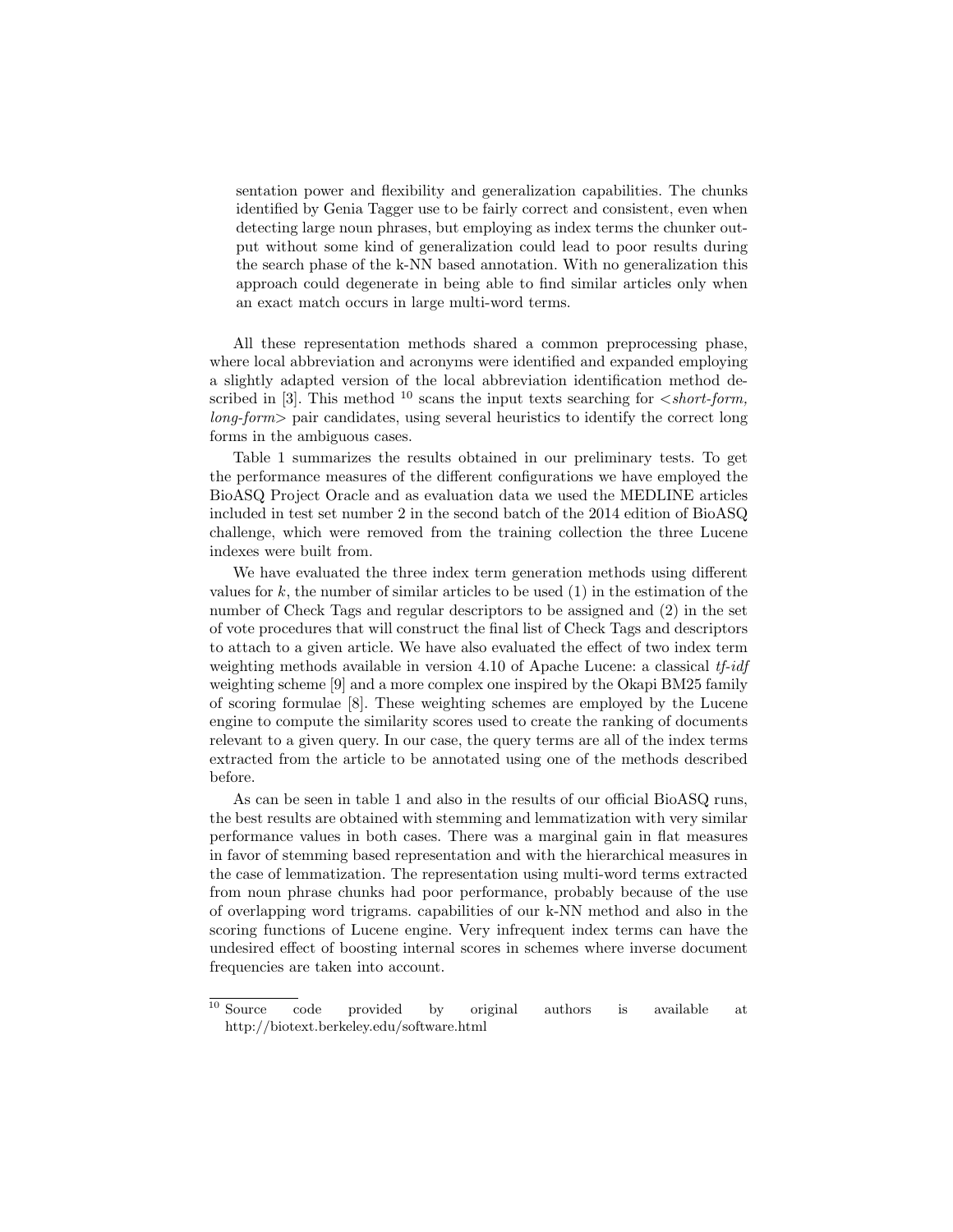Finally, regarding the effect of taking into account different number of nearest neighbors, the best results are obtained when using values of  $k$  around 20, which was the default value in our official runs in BioASQ challenge.

# 3 Candidate descriptors post-processing

In order to improve the results obtained by the Lucene based k-NN approach depicted in previous sections, we have evaluated several alternatives to try to get better annotation performance. We have followed two different lines of work to improve the prediction accuracy out k-NN based system.

The first weak point in the proposed k-NN based method is related with the fairly simple local decisions performed by our k-NN annotator, given that the performed generalization is just a weighted average and an inverse distance weighted vote. We have tested a couple of approaches employing more sophisticated decision making. In both cases a two-steps procedure is applied.

In a first step an expanded list with a larger amount of candidate Check Tags and candidate regular descriptors is created. Those expanded sets of descriptors will be filtered and refined during the second step. In order to add diversity to these expanded candidates lists, the size of both lists (expanded candidates Check Tags and expanded candidate regular descriptors) is twice the size previously predicted by the weighted average procedure described in section 2. Two methods were tested to perform the filtering step:

Training a per-article multilabel classifier. In this approach, after creating the expanded list of candidate Check Tags and the expanded list of regular descriptors for the MEDLINE article being annotated, two multilabel classifiers, on per expanded list, are trained. The label set for these classifiers are the two lists of expanded candidates, and the training instances comprises up to 1000 most similar articles extracted by the indexing engine. Once the training of both classifiers is completed, the contents of the article being annotated are used as input to those models in order to extract the final ranked list of Check Tags and the final list of regular descriptors, using the cut off limits identified by the weighted average estimator.

In our preliminary evaluation we have employed as multilabel categorization strategy a custom implementation of Classifier Chains [11], using as base classifiers instances of Support Vector Machines trained using the LibSVM project [2] tools. This evaluation was done with a reduced test set and the obtained results were slightly better than the basic k-NN, but still far from the most competitive teams in BioASQ challenge.

Unfortunately, we were unable to use this method effectively in our official runs of BioASQ challenge. Due to the time restrictions imposed in the challenge and the large training times required by this approach, we were unable to finish any submission on time.

Iterative k-NN vote. Instead of employing a multilabel classifier to support the second step we tested the use of another k-NN method backed by the same Lucene index to post-process the expanded lists of candidates.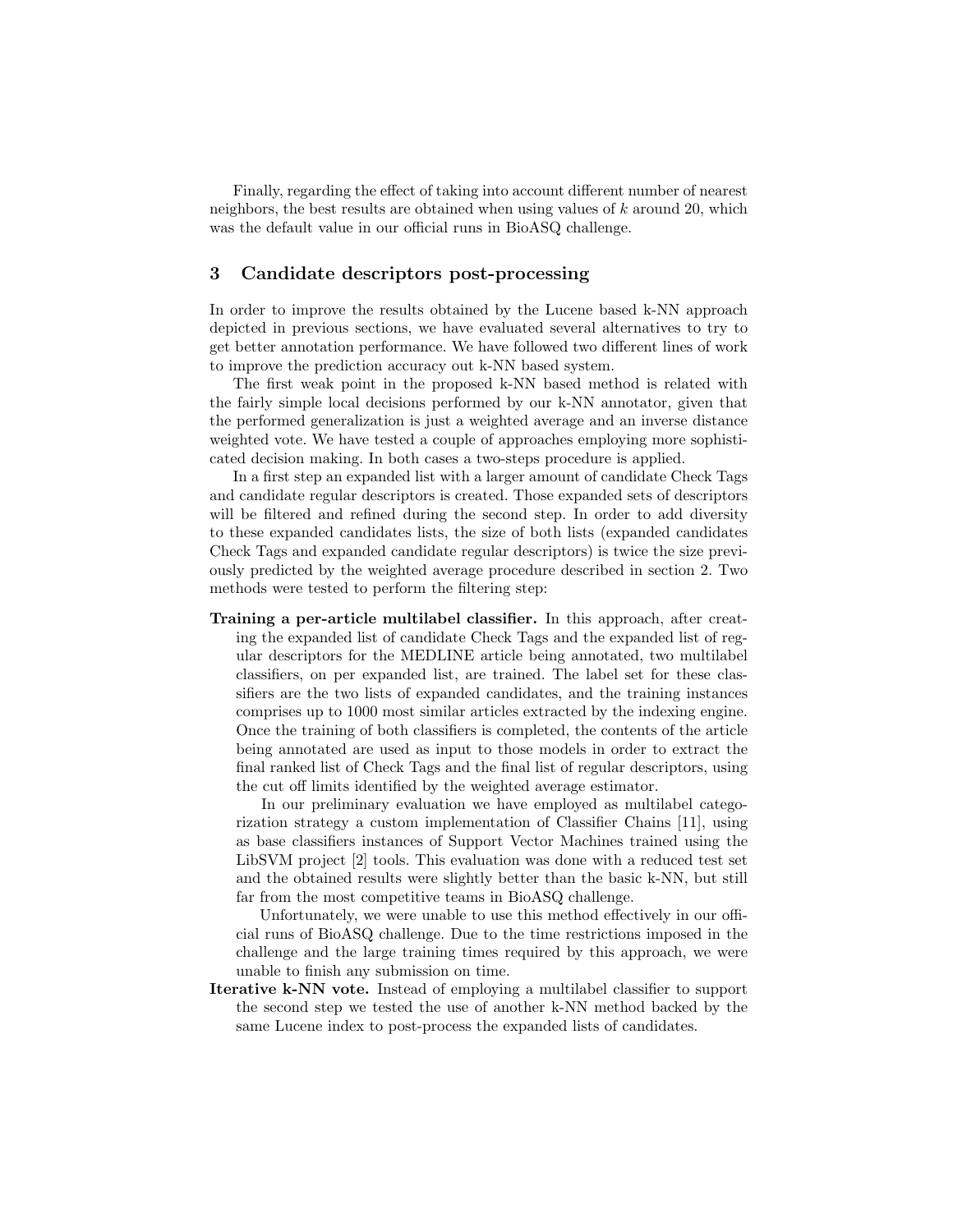For each candidate (both Check Tag or regular descriptor) in each expanded list a new query is sent to the index engine. Our index is queried using the representation of the article being annotated in order to get the list of similar articles which have among their respective extended candidate list the candidate descriptor being evaluated at this moment.

This new list of similar articles, with their normalized distances, is employed in a second voting process. In this case, similar articles where the candidate descriptor was actually assigned as a relevant descriptor are considered as positive votes. Whereas, similar articles where the candidate descriptor would have been a wrong assignment are treated as negative votes.

What this second step does with the extended candidate lists can be seen as a sort of "learning to discard" procedure. We are evaluating the actual usage of every candidate descriptor in a similar document which also had it as one of its own extended candidates. So, extended candidates that have not been considered as relevant descriptors in the weighted majority of similar documents retrieved during this second phase are discarded.

Although this approach imposes an extreme use of the Lucene index and implies large disk reading loads, we were able to make it suitable to fulfill the BioASQ challenge time restrictions.

Another weak point of our basic k-NN method when applied in the context of MeSH annotation is that it does not exploit the hierarchical information carried by the thesaurus structure, whose usage is explicitly described in official MeSH annotation guidelines. To try to overcome this limitation we evaluated the use of semantic similarity measures among MeSH descriptors as a method to expand and rearrange the ranked list of regular descriptor assigned by the basic k-NN method described in previous sections.

Descriptor expansion with hierarchical similarity measures. We have employed D. Lin's semantic similarity measure [7], a well known semantic measure suitable to capture and summarize in a number between 0 and 1 the proximity of two concepts belonging to a common concept taxonomy.

$$
sim(s_i, s_j) = \frac{2 \times logP(LCA(s_i, s_j))}{logP(s_i) + logP(s_j)}
$$
\n<sup>(1)</sup>

We have followed the original formula  $(1)$ , where  $s_i$  and  $s_j$  are concepts in a taxonomy,  $LCA(s_i, s_j)$  represents the lowest common ancestor of both concepts and  $P(s_k)$  is an estimation of the probability assigned to concept  $s_k$ . In our case this probability is computed as the ratio between the number of MeSH descriptors belonging to the subtree rooted at descriptor  $s_k$  and the total number of descriptor in the MeSH thesaurus.

In our preliminary tests we applied Lin's measure in a very simple fashion. The ranked list of candidate regular descriptors returned by the basic k-NN based method is expanded adding all MeSH descriptors in a radio of 3 hops, according to the thesaurus hierarchical relationships. The score of those new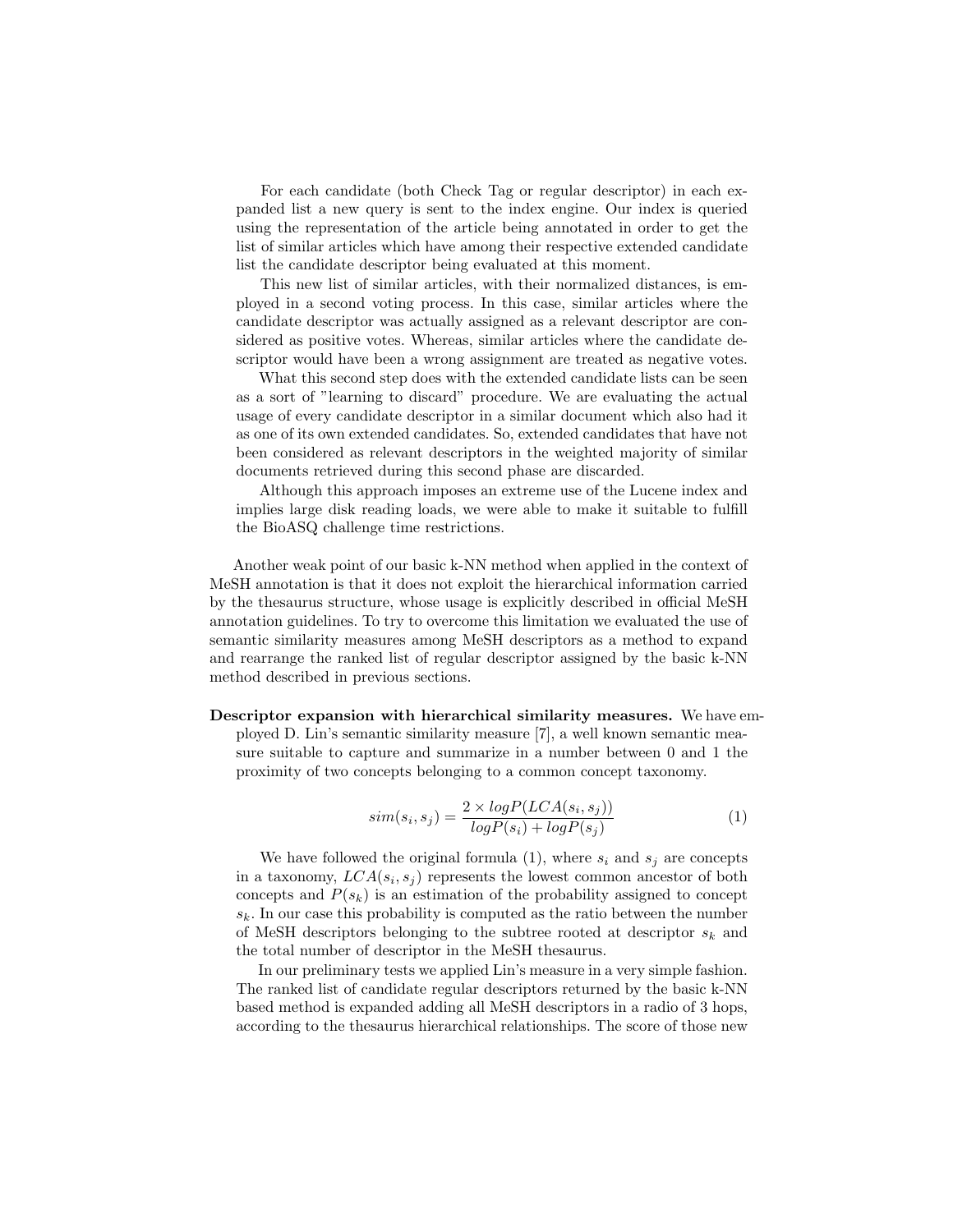added descriptors is computed by multiplying the score of the original candidate descriptor with the value of Lin's similarity between it and the added descriptor. For a given descriptor (original or expanded), combined scores coming from the expansion process of different initial candidate descriptors are accumulated.

Once the expanded list of descriptors is created and ranked according to the new scores, two simple heuristics derived from MeSH annotation guidelines [5] are employed to remove redundant annotations. These removal heuristics are applied iteratively and limited to a window of the top-most  $n + 3$  descriptors, where n is the number of regular descriptors predicted by our k-NN based scheme.

- when tree or more siblings appear in the descriptor window, all of them are replaced by their common parent
- more specific descriptors (descendants) are preferred over more general ones (ancestors) occurring inside the considered window, and replace them

The surviving descriptors are cut off at the number of descriptor predicted by the weighted average predictor, using the combined scores to rank the list.

A priori this approach seemed to be a promising and effective way to add hierarchical information from the MeSH thesaurus to the k-NN prediction. However, the results we obtained were very disappointing, even worse than the vanilla k-NN approach, and lead us to not submit the results obtained with this method in our official runs.

### 4 Official BioASQ runs and discussion

Even we have tested several alternatives to try to improve the results obtained by the basic Lucene based k-NN method, only the most simple ones have been submitted to the official batches of BioASQ challenge. Our original objective was to try to approximate to the performance values obtained by the two NLM Medical Text Indexer (MTI) [10] baselines ("Default MTI" and "MTI First Line Indexer"), since this is the reference tool employed by MEDLINE indexers.

In table 2 the official performance measures obtained by our runs in the Test Batch number 3 are shown. The name of our runs ("iria") originally stood for Information Retrieval based Iterative Annotator since the initial aim of this participation at BioASQ challenge was to evaluate different approaches to improve the initial ranked list of candidate descriptors retrieved by the indexing engine. The official runs sent by our group during our participation in the Test Batch number 3 were created using the following configurations.

iria1. Representation of MEDLINE articles using unigrams, bigrams and trigrams extracted from noun phrase chunks identified by means of Genia Tagger.

As described at the end of section 2.1 only articles from year 2000 onwards were indexed, discarding terms appearing in 5 or less abstracts and term used in more than 50% of total documents.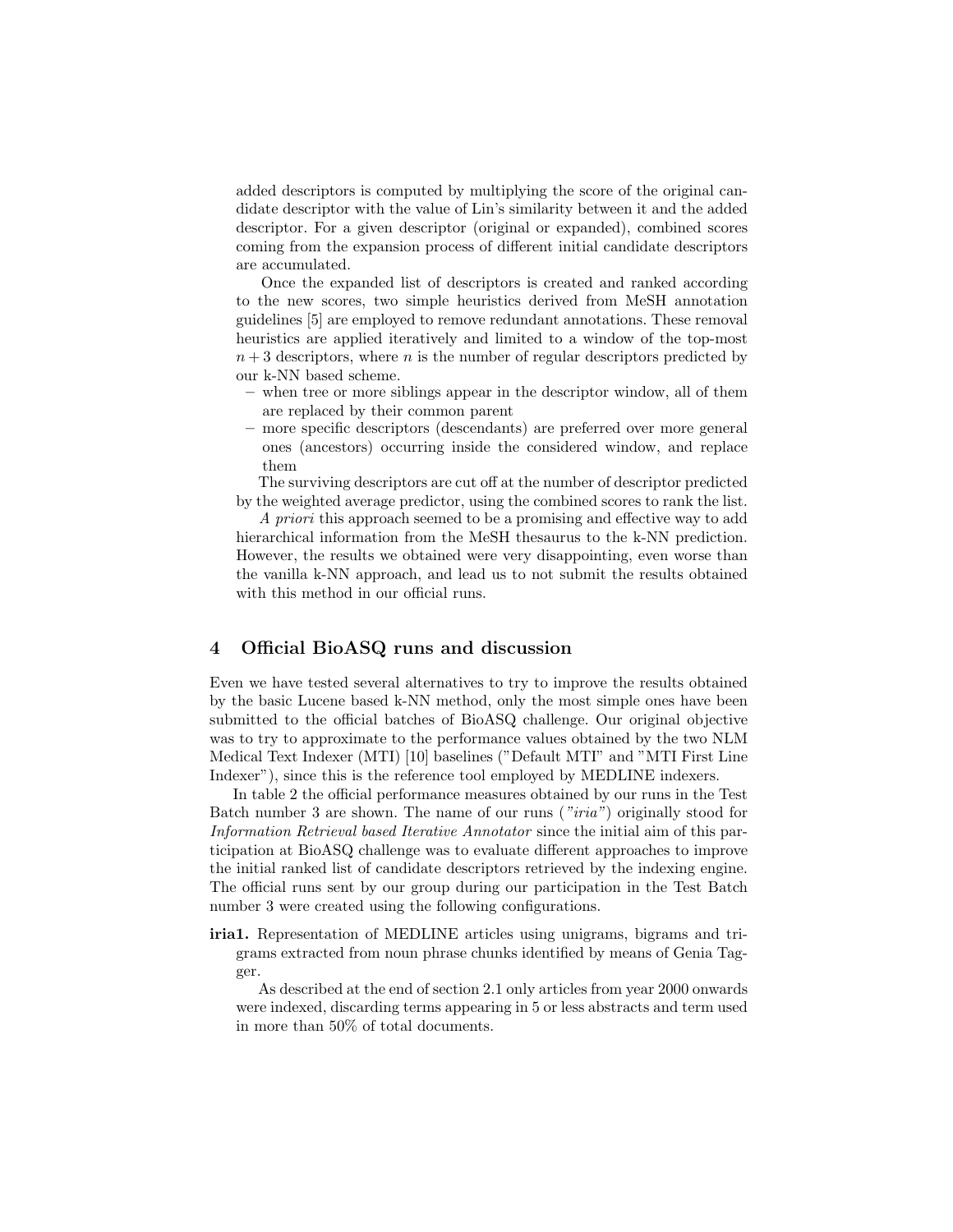The predicted number of Check Tags and regular descriptors to be returned is increased a 10% in order to ensure slightly better values in recall related measures.

- iria2. Representation of MEDLINE articles using terms extracted using standard English stop-words removal and stemming. All other parameter are identical to iria1.
- iria3. Representation of MEDLINE articles using lemmas extracted with ClearNLP tools after PoS tag filtering. All other parameter are identical to iria1
- iria4. Using the Lucene index created for iria2 this set of runs employs the Iterative k-NN vote approach described in section 3, using a two step k-NN method.
- iria-mix. This was a "control" set of runs employed to measure how close were our methods to MTI baselines.

In test sets 1,2,3 and 4 *iria-mix* was simply a weighted mix of our results in  $iria-2$  run with the MTI-DEF and MTI-FLI results distributed by BioASQ organization each week. Weight assigned to each one of these three lists was the respective official MiF values obtained in the previous week. Every descriptor in iria-2, MTI-DEF and MTI-FLI accumulates the weight of the descriptors list where it was included. The final list of descriptors is ranked according to these accumulated scores and the n top-most descriptors are returned as candidates, being  $n$  the number of Check Tags and regular descriptors originally predicted by iria-2 run.

In test set 5, *iria-mix* used the Lucene index created for *iria-2* to test a different k-NN search. In this case, a more complex type of query to find similar documents was evaluated. This query was constituted by the index terms extracted from the abstract to be annotated, like in iria-2 case, but it also included the descriptors assigned in the MTI-DEF results distributed by BioASQ organization that week. That is, in this case the similarity query searches for articles sharing index terms with the abstract being annotated and also with real MeSH descriptors included in the MTI-DEF prediction.

The results of our participation in the third edition of the BioASQ biomedical semantic indexing challenge are far from the results of the most competitive teams and our particular objective, try to reach performance levels similar to MTI baselines, was not achieved. As positive aspects of our participation, we have shown that k-NN methods backed by conventional textual indexers like Lucene are a viable alternative for this kind of large scale problems, with minimal computational requirements and not so bad results. We also have performed an exhaustive evaluation of the performance of several alternatives to index term extraction, ranging from simple ones, based on stemming rules, to more complex ones were natural language processing is required.

Our a priori main contribution, the proposed methods to improve initial k-NN predictions, has not obtained real performance improvements, except in the case of training a per-article multilabel classifier. More work needs to be done in this case and also in the use of taxonomy based similarity measures, like Lin's measure, since we still think that is a promising alternative to include hierarchical information on flat categorization approaches.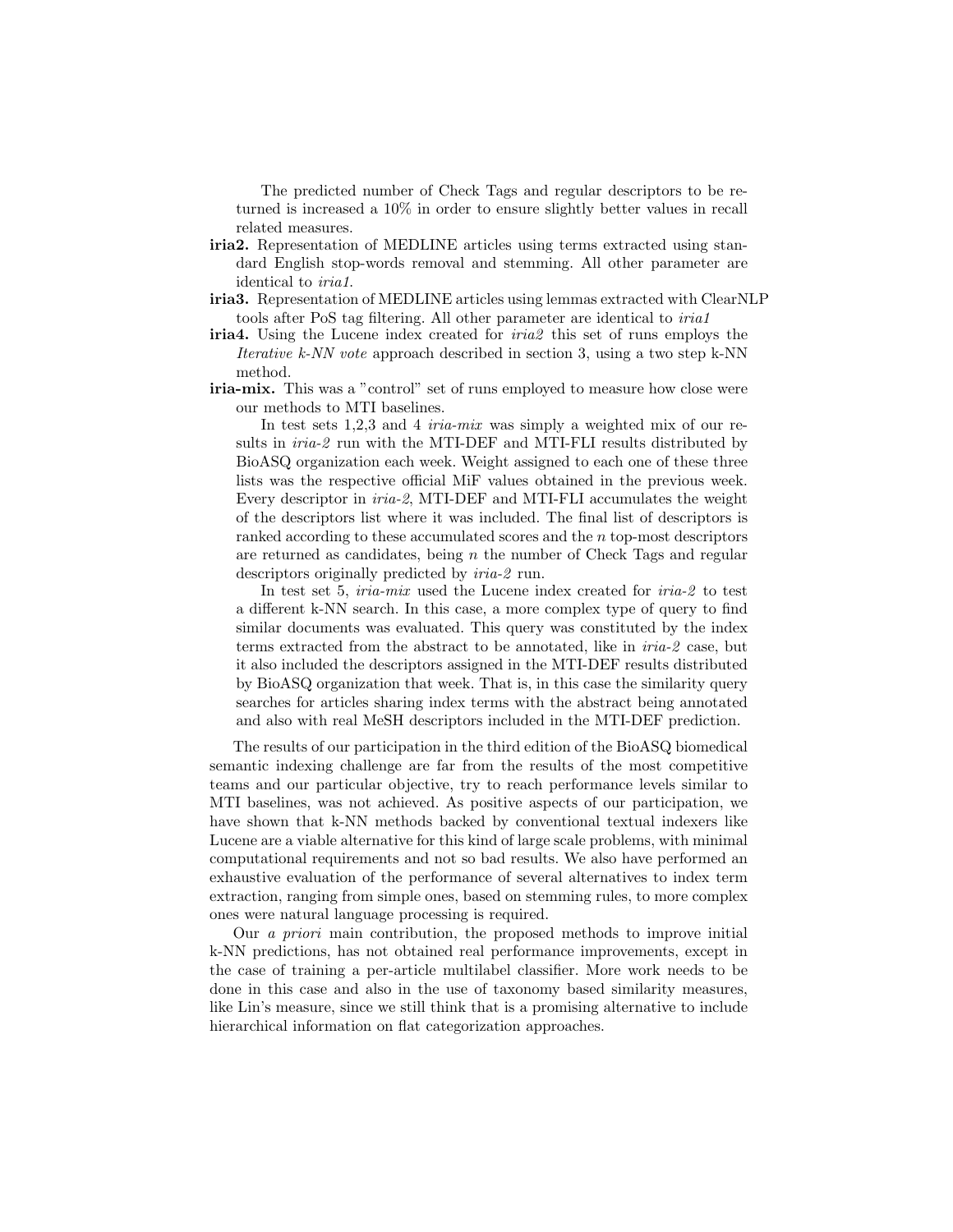### Acknowledgements

Research reported in this paper has been partially funded by "Ministerio de Economía y Competitividad" and FEDER (under projects FFI2014-51978-C2-1 and TIN2013-42741-P) and by the Autonomous Government of Galicia (under projects R2014/029 and R2014/034).

#### References

- 1. D Trieschnigg, P Pezik, V Lee, F De Jong, W Kraaij, D Rebholz-Schuhmann. MeSH Up: effective MeSH text classification for improved document retrieval. Bioinformatics 25 (11), 1412-1418, 2009.
- 2. C.-C. Chang and C.-J. Lin. LIBSVM : a library for support vector machines. ACM Transactions on Intelligent Systems and Technology, 2:27:1–27:27, 2011
- 3. A.S. Schwartz, M.A. Hearst. Algorithm for Identifying Abbreviation Definitions in Biomedical Text. Pacific Symposium on Biocomputing 8:451-462(2003)
- 4. Jinho D. Choi, Martha Palmer. Fast and Robust Part-of-Speech Tagging Using Dynamic Model Selection, Proceedings of the 50th Annual Meeting of the Association for Computational Linguistics (ACL'12), 363-367, Jeju, Korea, 2012.
- 5. U.S. National Library of Medicine. MEDLINE Indexing Online Training Course. http://www.nlm.nih.gov/bsd/indexing/training (online, 5th june, 2015)
- 6. Yoshimasa Tsuruoka, Yuka Tateishi, Jin-Dong Kim, Tomoko Ohta, John. Mc-Naught, Sophia Ananiadou, and Jun'ichi Tsujii. Developing a Robust Part-of-Speech Tagger for Biomedical Text, Advances in Informatics, 10th Panhellenic Conference on Informatics, LNCS 3746, pp. 382-392, 2005
- 7. Dekang Lin. An Information-Theoretic Definition of Similarity. Proceedings of the Fifteenth International Conference on Machine Learning (ICML 1998), Madison, Wisconsin, USA, July 24-27, 1998.
- 8. Stephen E. Robertson, Steve Walker, Susan Jones, Micheline Hancock-Beaulieu, and Mike Gatford. Okapi at TREC-3. In Proceedings of the Third Text REtrieval Conference (TREC 1994). Gaithersburg, USA, November 1994.
- 9. Sparck Jones, K. A Statistical Interpretation of Term Specificity and Its Application in Retrieval. Journal of Documentation 28: 11–21. 1972
- 10. J.G. Mork, A. Jimeno Yepes, A.R. Aronson. The NLM Medical Text Indexer System for Indexing Biomedical Literature. 2013. http://ii.nlm.nih.gov/Publications/Papers/MTI System Description Expanded 2013 Accessible.pdf (online, 5th june, 2015)
- 11. Jesse Read, Bernhard Pfahringer, Geoff Holmes and Eibe Frank. Classifier Chains for Multi-label Classification. Machine Learning Journal. Vol. 85(3), pp. 333–359. 2011.